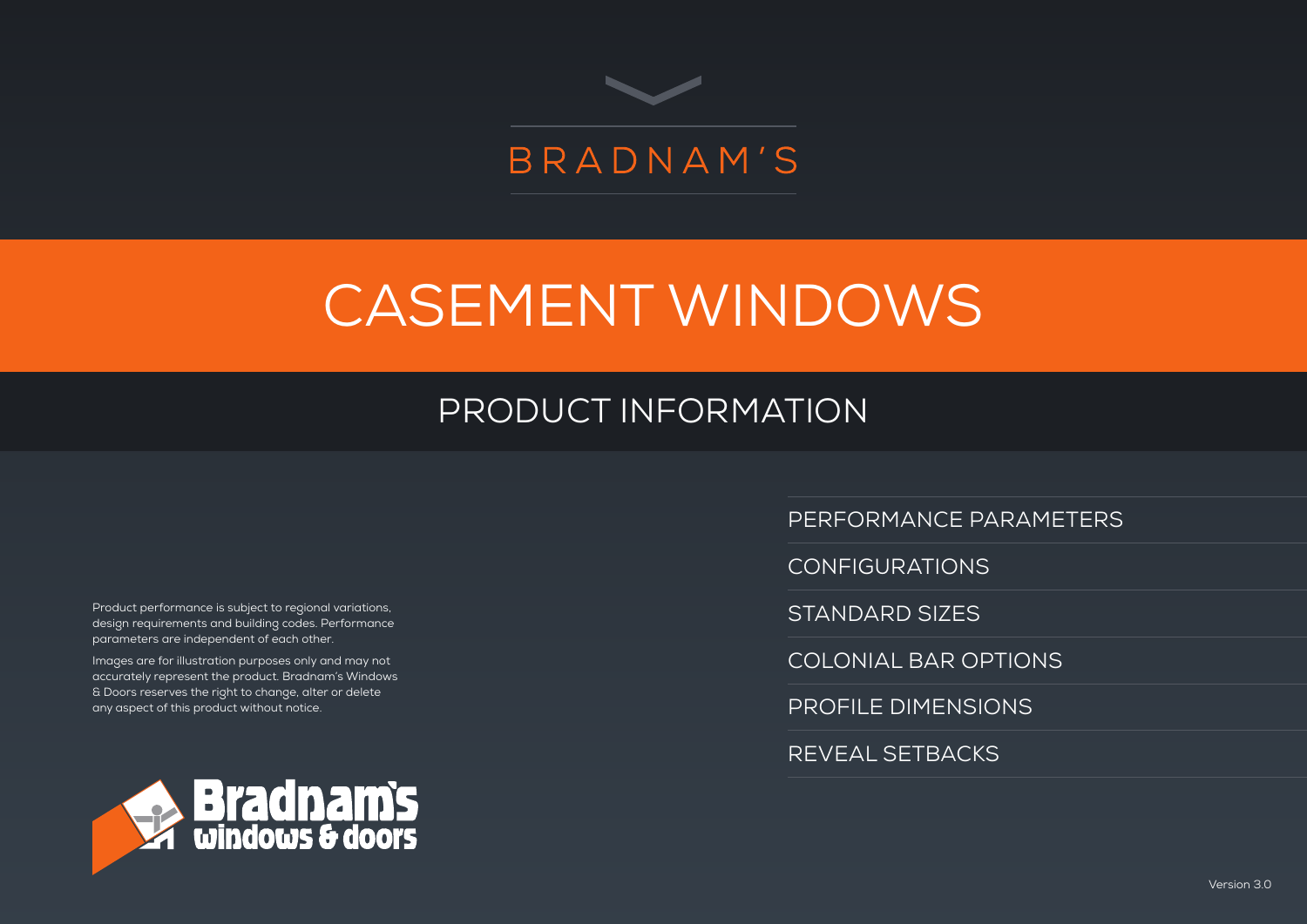### PERFORMANCE PARAMETERS

|                                         | Essential     | Signature     | Signature LB  |
|-----------------------------------------|---------------|---------------|---------------|
| Frame size                              | 52mm          | 100mm         | 100mm         |
| Maximum window height                   | 1800mm        | 1800mm        | 2400mm        |
| Maximum window width                    | 3440mm        | 3440mm        | 3440mm        |
| Maximum panel width                     | 860mm         | 860mm         | 860mm         |
| Maximum panel weight                    | 42kg          | 42kg          | 42kg          |
| Maximum water rating                    | 600Pa         | 600Pa         | 600Pa         |
| Maximum wind rating                     | 4500Pa ULS    | 4500Pa ULS    | 6000PaULS     |
| Maximum glass thickness (single glazed) | 12.76mm       | 12.76mm       | 12.76mm       |
| Maximum glass thickness (double glazed) | 24mm          | 24mm          | 24mm          |
| Maximum acoustic rating                 | <b>Rw37</b>   | <b>Rw38</b>   | <b>Rw38</b>   |
| Maximum bushfire rating                 | <b>BAL 40</b> | <b>BAL 40</b> | <b>BAL 40</b> |
| Lowest U-value (single glazed)          | 5.5           | 5.0           | 5.0           |
| Lowest U-value (double glazed)          | 4.5           | 3.5           | 3.4           |

Note: Performance figures are independent of each other and subject to conditions. Contact a Bradnam's Windows & Doors representative to discuss your specific project requirements.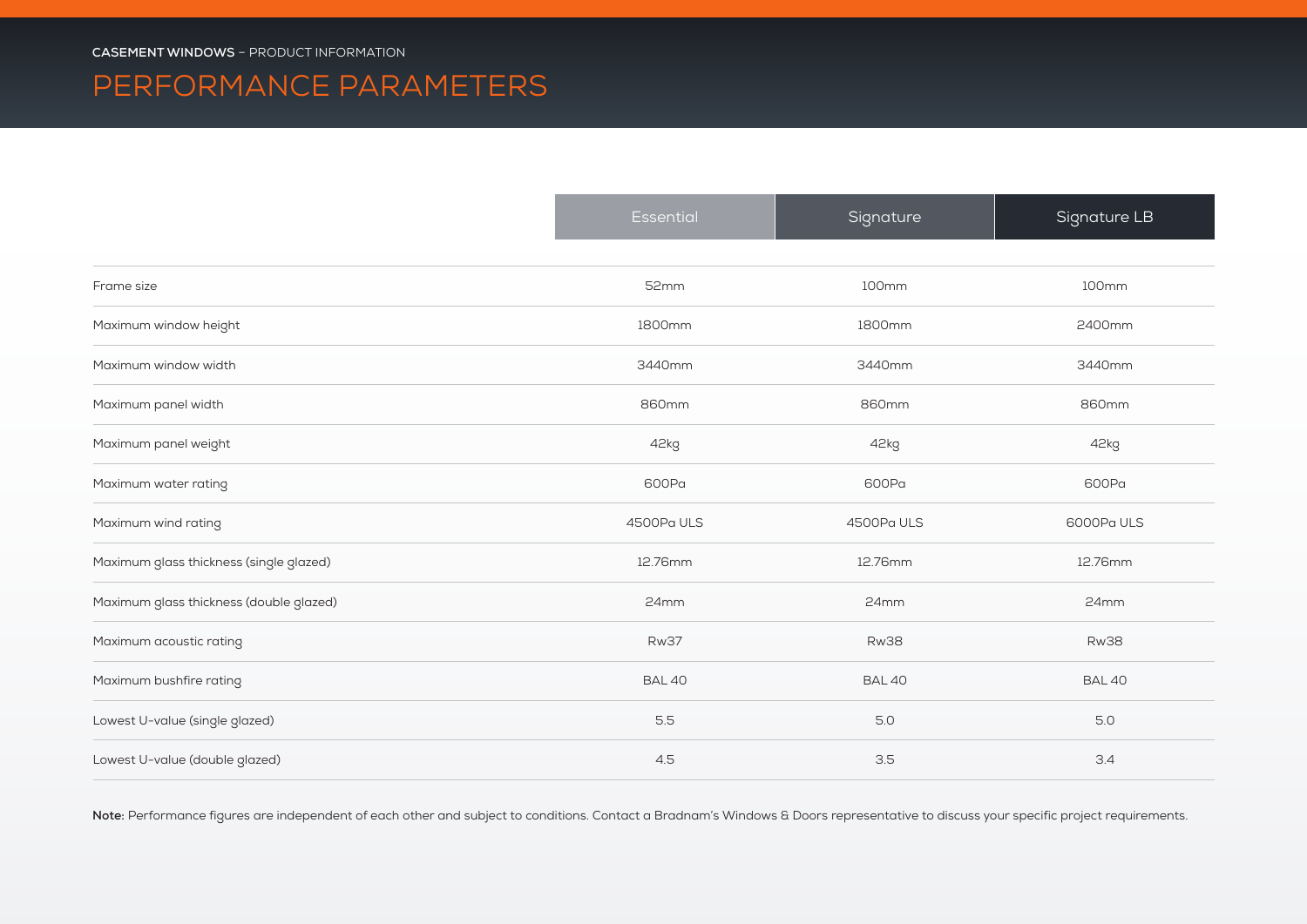### **CONFIGURATIONS**

#### **Standard**



#### **Designer**

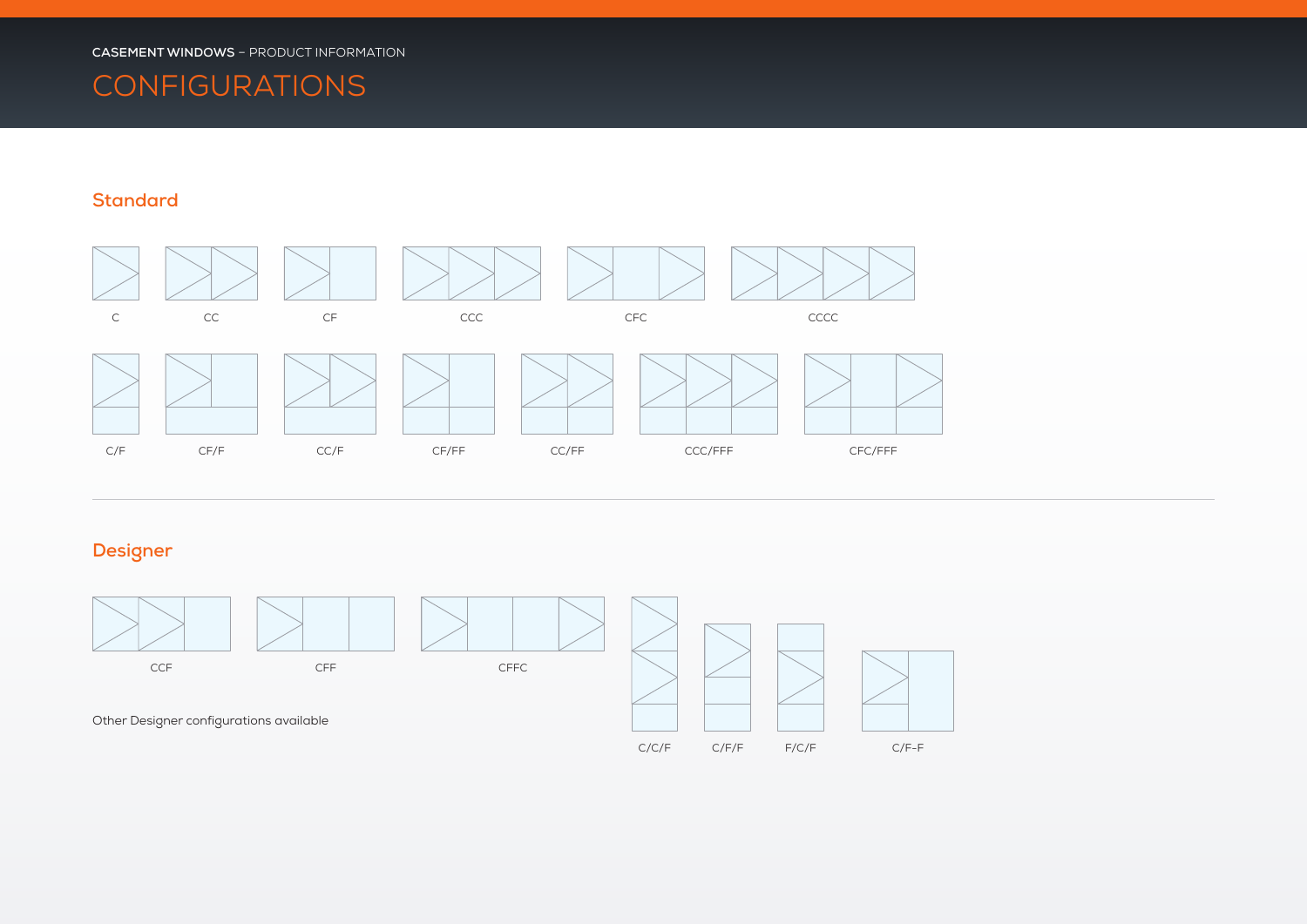### STANDARD SIZES – QUEENSLAND

The availability of certain sizes and configurations is dependent on the design wind load requirement as per AS2047-2014. Check with your Bradnam's representative to confirm availability. Casement Windows may be subject to local variation or regulatory requirements.

#### **Available Single or Double Glazed**

|      | STUD OPENING mm | 660   | 960    | 1260   | 1560           | 1860           | 2160            | 2460            |
|------|-----------------|-------|--------|--------|----------------|----------------|-----------------|-----------------|
|      | FRAME SIZE mm   | 610   | 910    | 1210   | 1510           | 1810           | 2110            | 2410            |
| 650  | 600             | C0606 | CC0609 | CC0612 | CCC0615        | CCC0618        | CCCC0621        | CCCC0624        |
| 950  | 900             | C0906 | CC0909 | CC0912 | CCC0915        | CCC0918        | CCCC0921        | <b>CCCC0924</b> |
| 1050 | 1000            | C1006 | CC1009 | CC1012 | <b>CCC1015</b> | <b>CCC1018</b> | CCCC1021        | CCCC1024        |
| 1250 | 1200            | C1206 | CC1209 | CC1212 | <b>CCC1215</b> | CCC1218        | CCCC1221        | CCCC1224        |
| 1550 | 1500            |       |        |        |                |                |                 |                 |
|      |                 | C1506 | CC1509 | CC1512 | <b>CCC1515</b> | <b>CCC1518</b> | <b>CCCC1521</b> | CCCC1524        |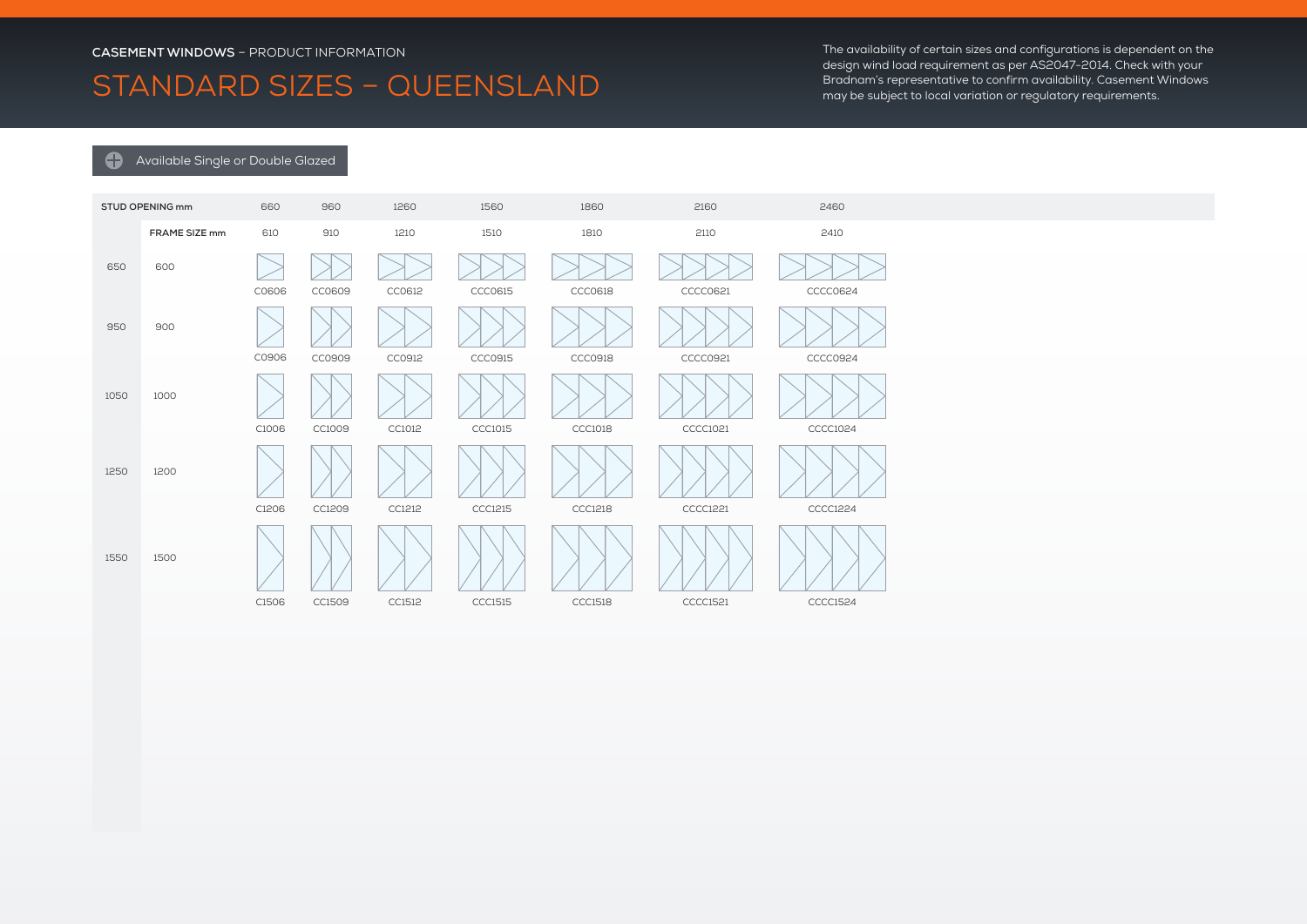### STANDARD SIZES – NEW SOUTH WALES

The availability of certain sizes and configurations is dependent on the design wind load requirement as per AS2047-2014. Check with your Bradnam's representative to confirm availability. Casement Windows may be subject to local variation or regulatory requirements.

#### **Available Single or Double Glazed**

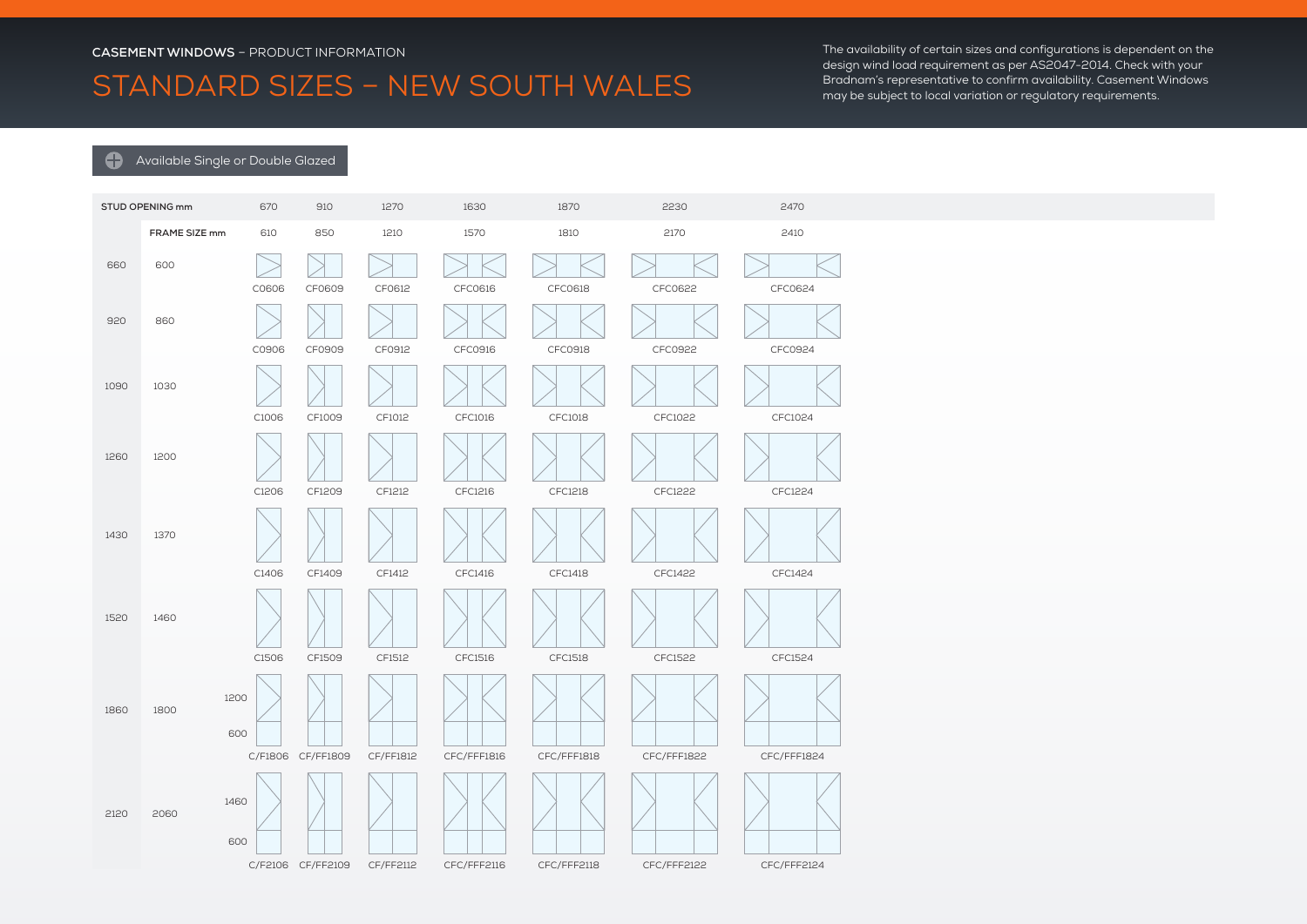### STANDARD SIZES – VICTORIA

The availability of certain sizes and configurations is dependent on the design wind load requirement as per AS2047-2014. Check with your Bradnam's representative to confirm availability. Casement Windows may be subject to local variation or regulatory requirements.

#### **ESSENTIAL**

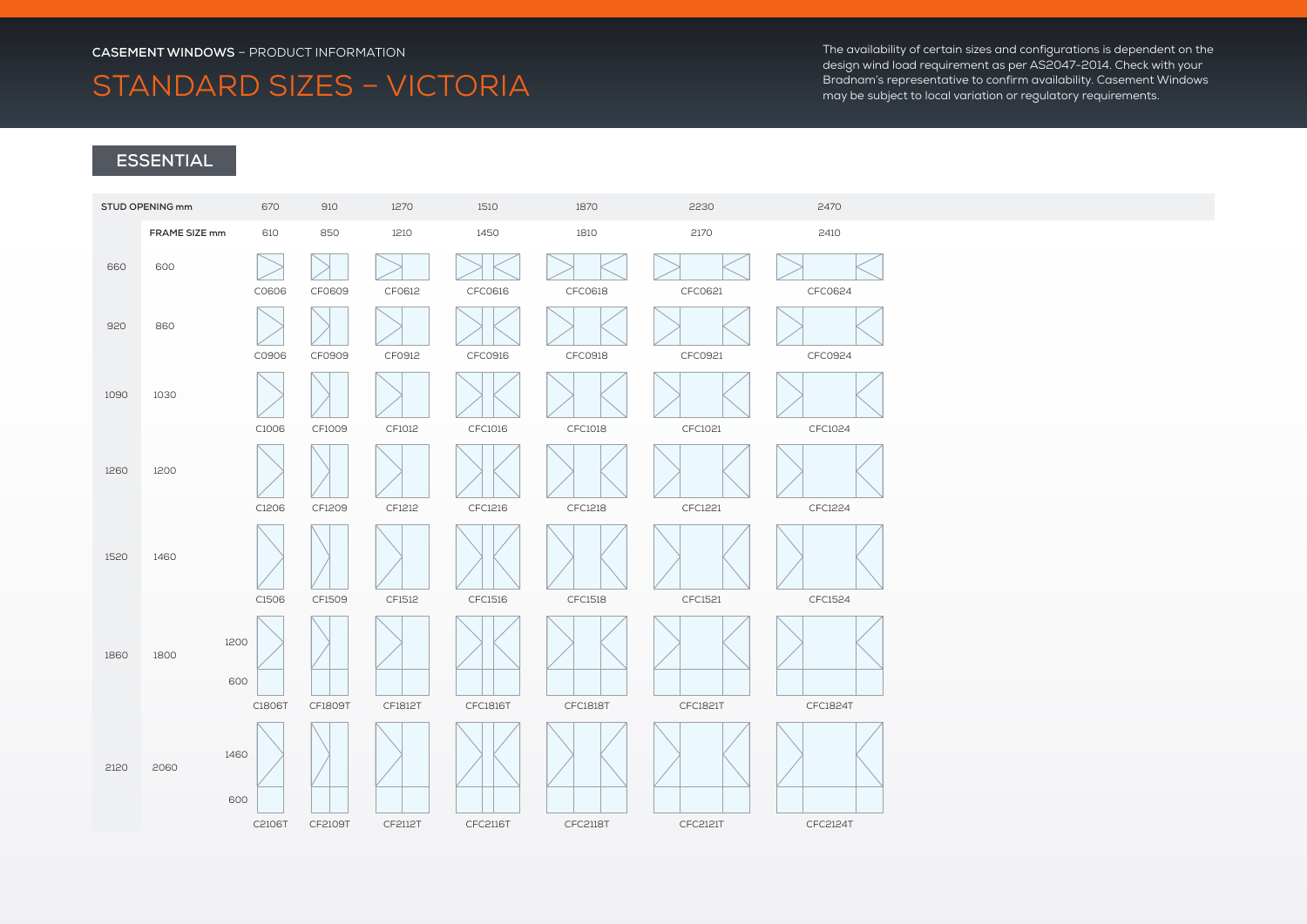### STANDARD SIZES – VICTORIA

The availability of certain sizes and configurations is dependent on the design wind load requirement as per AS2047-2014. Check with your Bradnam's representative to confirm availability. Casement Windows may be subject to local variation or regulatory requirements.

#### **SIGNATURE LB**

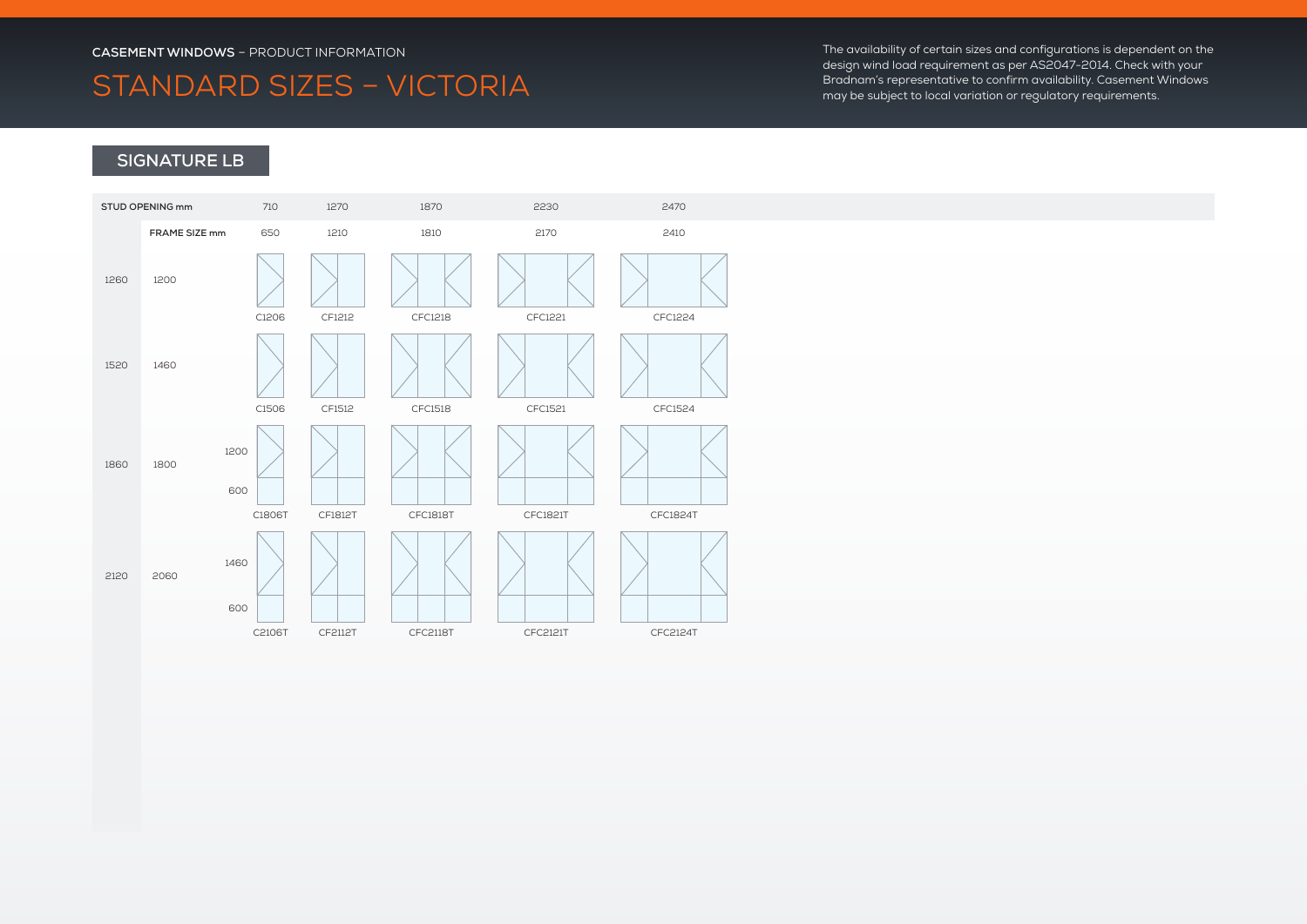### COLONIAL BAR OPTIONS

#### **Design Options**





CCC1218 Traditional Colonial

CC1209 Australian Colonial



CCC1218 Highlander



CCC1218 Traditional Federation



CCC1218 Australian Federation

#### **Types of Colonial Bar**

Scale 5:1



Raised

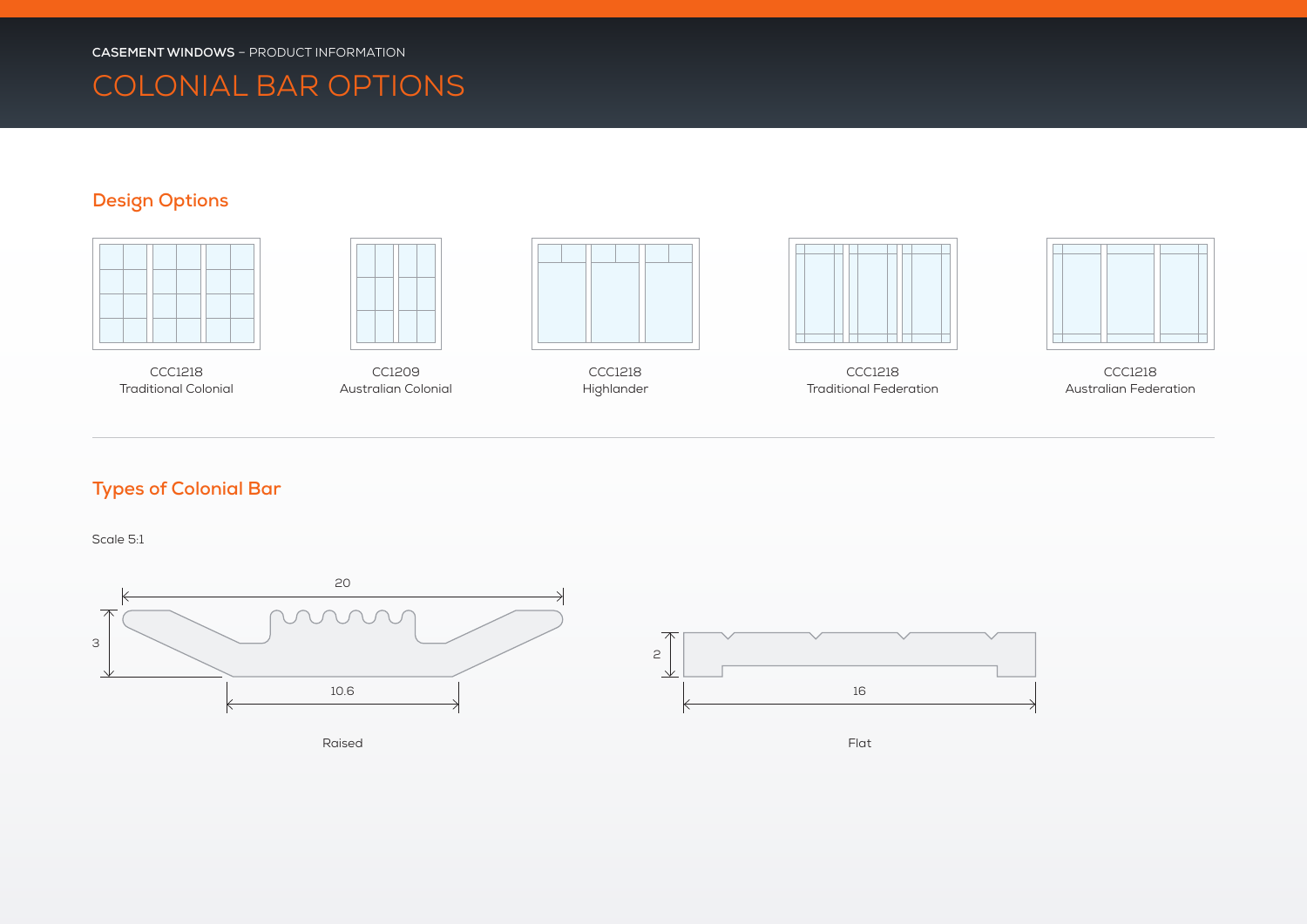### PROFILE DIMENSIONS

**Note:** Diagrams are not to scale. They are illustrations only, and may not accurately represent the product. Their purpose is to show the profile dimensions.

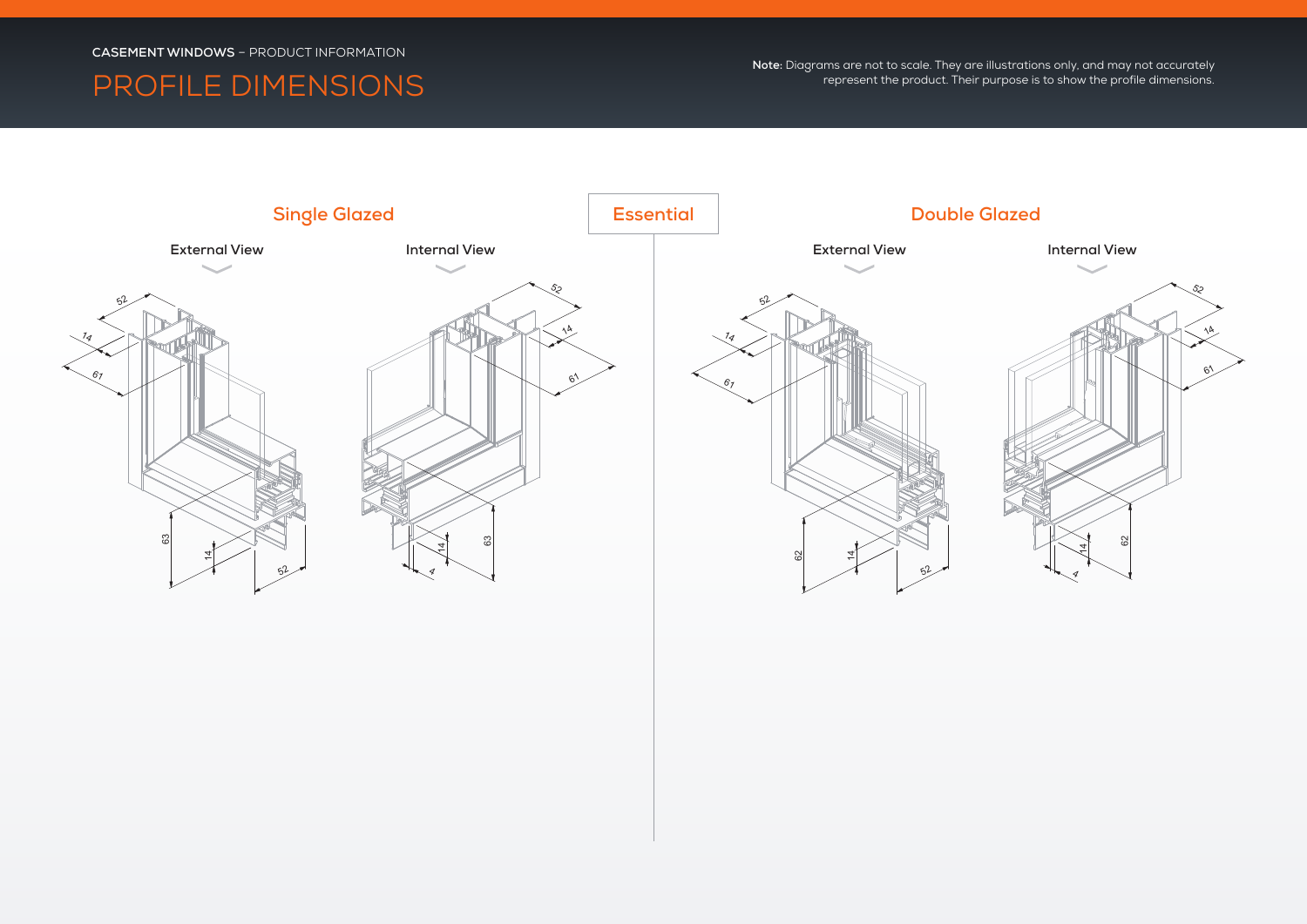### PROFILE DIMENSIONS

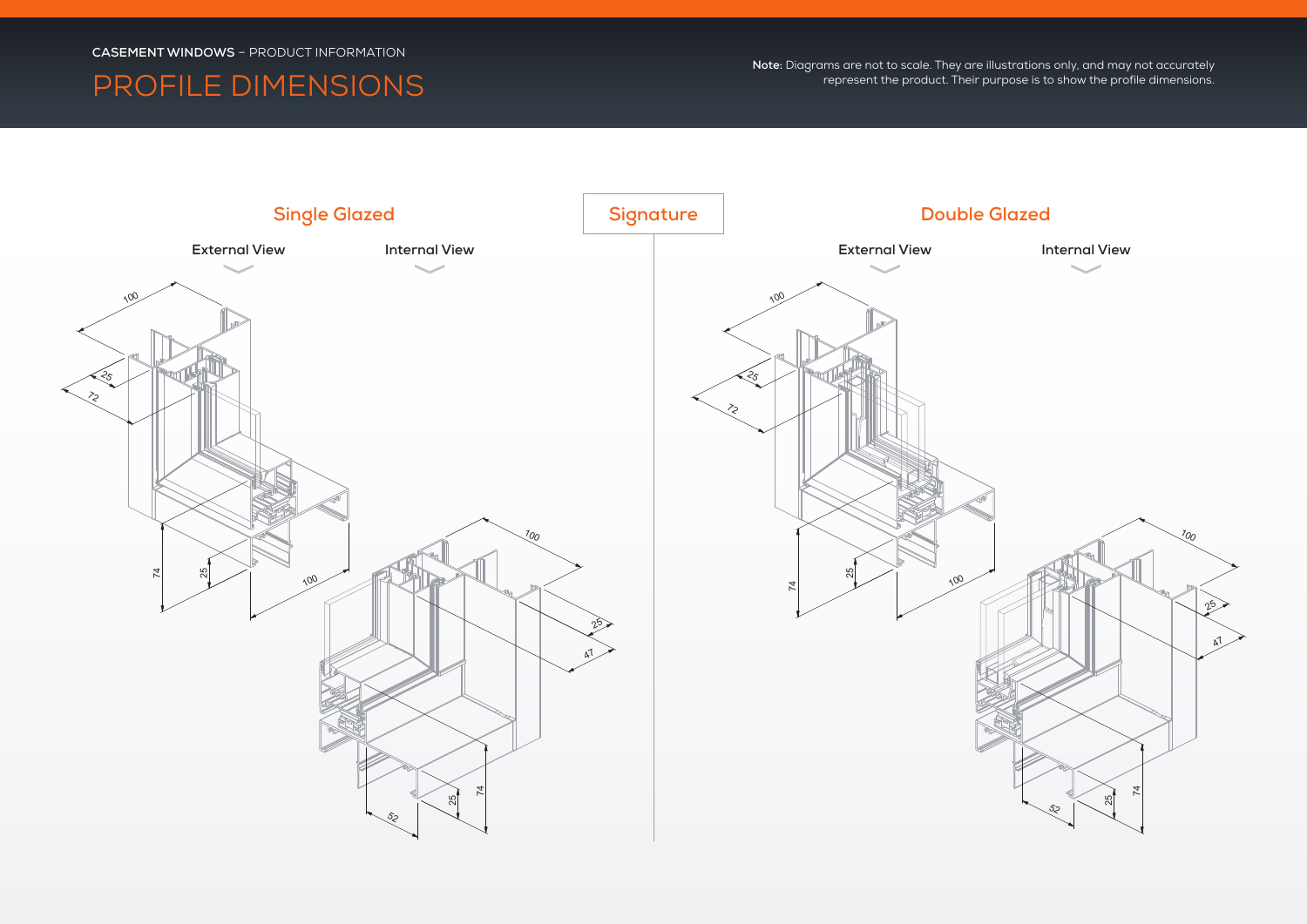### PROFILE DIMENSIONS